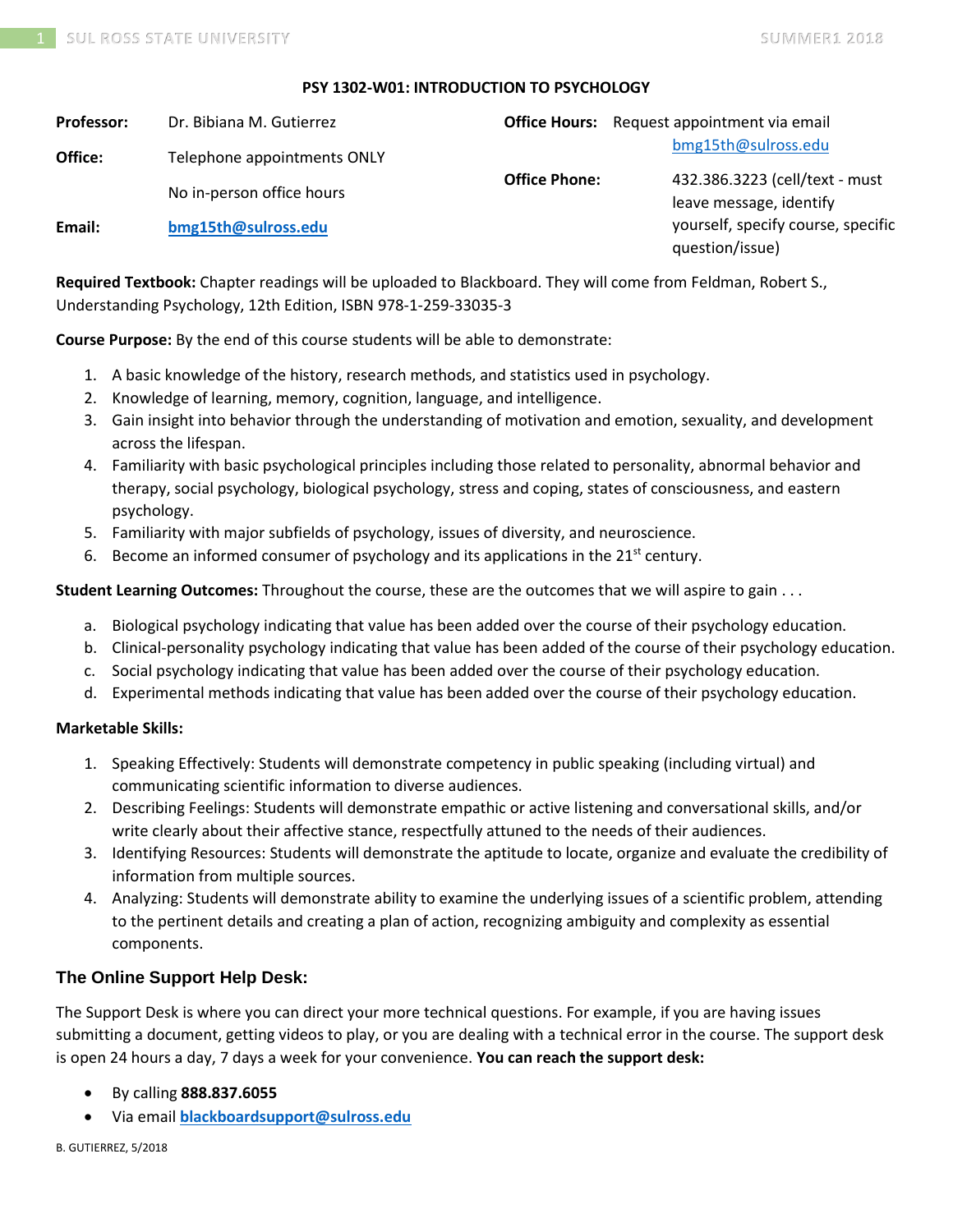- Using resources from the **Technology Support tab** within blackboard
- Clicking the **Support Desk graphic** on the course homepage (*available starting 5/18/2020)*

# *\*As always, academic questions about course assignments, due dates and general course questions should be directed to me (instructor).*

**Distance Education Statement:** Students enrolled in distance education courses have equal access to the university's academic support services, such as Smarthinking, library resources, online databases, and instructional technology support. For more information about accessing these resources, visit the SRSU website. Students should correspond using Sul Ross email accounts and submit online assignments through Blackboard, which requires secure login information to verify students' identities and to protect students' information. The procedures for filing a student complaint are included in the student handbook. Students enrolled in distance education courses at Sul Ross are expected to adhere to all policies pertaining to academic honesty and appropriate student conduct, as described in the student handbook. Students in webbased courses must maintain appropriate equipment and software, according to the needs and requirements of the course, as outlined on the SRSU website.

## **Course Policies:**

### **1. Participation:**

This is a web-based course during a 6 week summer session, so there are no regular classroom meetings. *However, your active, daily participation in this course is essential and required in order to be successful.* The speed of a summer course condenses the 15 weeks of a normal semester into 6 very short weeks.

#### *There is absolutely no time to procrastinate; once you get behind it is extremely difficult to catch up.*

### 2. **Regular communications with the professor:**

It is essential that you keep me current on your progress and any difficulties you may be having so that I can respond in real time to support your success. The most efficient way of contacting me is the **VIRTUAL OFFICE** on Blackboard which gives you instructions depending on the nature of your question. **If you call my cell phone you must leave a message for me to call you back; I do not answer unknown numbers.**

### **3. Students with Special Needs:**

Sul Ross State University (SRSU) is committed to equal access in compliance with Americans with Disabilities Act of 1973. It is SRSU policy to provide reasonable accommodations to students with documented disabilities. It is the Student's responsibility to initiate a request. **Please contact Ms. Mary Schwartze, Counselor, Accessibility Services Coordinator, Ferguson Hall (Room 112) at 432.837.8363; mailing address is P.O. Box C-171 Sul Ross State University, Alpine, Texas 79832. Students should then contact the instructor as soon as possible to initiate the recommended accommodations.**

#### **4. Religious Observance:**

Any student who is unable to participate in the course for the observance of a religious holy day will be allowed to make-up an exam or complete an assignment scheduled for that day. Arrangements for missing an exam or assignment due to a religious observance must be made with the instructor prior to that absence.

### **5. Course Behaviors - Respect and Disruptions:**

Watch the **VIDEO on NETIQUETTE** on Blackboard. You are encouraged and expected to openly engage in discussions, ask questions, share ideas, and express your thoughts in this web-based course in the same manner as in a face-to-face course. Please treat each other with dignity and respect and avoid disruptive behaviors. You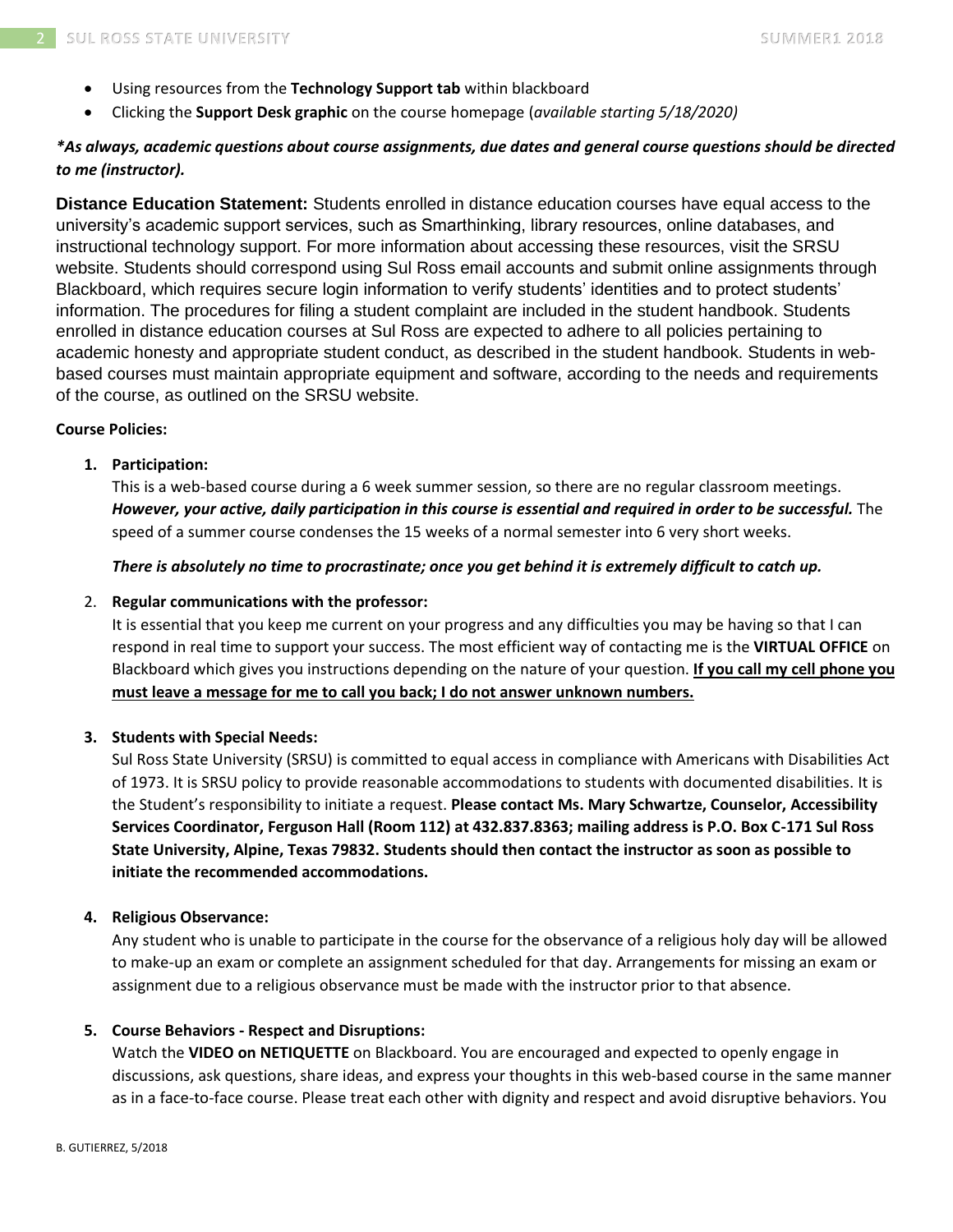are responsible for knowing what behaviors are acceptable versus unacceptable as referred to in the Student Conduct and Discipline section of the SRSU Student Handbook [\(http://www.sulross.edu/sites/default/files//sites/default/files/users/docs/stulife/student\\_conduct\\_discipline.p](http://www.sulross.edu/sites/default/files/sites/default/files/users/docs/stulife/student_conduct_discipline.pdf) [df\)](http://www.sulross.edu/sites/default/files/sites/default/files/users/docs/stulife/student_conduct_discipline.pdf).

## **6. Academic Integrity:**

Any instance of academic misconduct such as turning in an identical written assignment for another course without approval, cheating and plagiarizing written assignments, collusion, or misrepresenting facts will be punished to the full extent of the university's disciplinary policy and/or through legal action if indicated. You are responsible for reading the statement on *Academic Honesty* in the SRSU Student Handbook [\(http://www.sulross.edu/sites/default/files//sites/default/files/users/docs/stulife/student\\_conduct\\_discipline.p](http://www.sulross.edu/sites/default/files/sites/default/files/users/docs/stulife/student_conduct_discipline.pdf) [df](http://www.sulross.edu/sites/default/files/sites/default/files/users/docs/stulife/student_conduct_discipline.pdf) ). The faculty considers academic dishonesty to be a serious matter and will act accordingly. Students caught engaging in any form of academic dishonesty will receive no credit for assignments/exams and more severe penalties may be pursued, including but not limited to failing the course.

## 7. **Communicating with the Professor:**

The best way to contact me is through the **VIRTUAL OFFICE** on Blackboard. **GENERAL QUESTIONS** are to be posted to a discussion board for all. For **PERSONAL or PRIVATE ISSUES** email the professor directly at [bmg15th@sulross.edu.](mailto:bmg15th@sulross.edu) I strive to respond as soon as possible. If you do not receive a reply within 24 hours during the work week, please resend your email or call me at 432.386.3223 and leave a message so that I will return your call; I do not answer unknown phone numbers. During weekends there may be a longer delay in my responding.

### **COURSE REQUIREMENTS:**

- 1. **Regular and active Blackboard Participation (BP = 50 points; 10 points/week).** Your individual activity on Blackboard will be monitored via logs maintained by Blackboard. It is your responsibility to check your email daily and for any announcements relevant to this course. (This is a subjective judgment on my part regarding the quality of your participation, taking exams when scheduled, and posting as required by due dates).
- 2. **Complete ORIENTATION TO BLACKBOARD (OBB = 25 points)** which includes the **SYLLABUS QUIZ.**
- **3. Five (5) Exams (each EXM = 100 points; 500 total points).** *There are ABSOLUTELY NO MAKE-UPS on the Final Exam. It is NOT cumulative.*
- *4.* **Discussion Posts (DP = 20/post; 120 pts total)** (paragraph in the range of 3 4 sentences or more if you wish) of your thoughts, feelings, ideas, and/or reactions to your chapter readings. *These summaries will be posted publicly for all students in the course to view* for the purpose of creating a sense of universality of your experience and enhancing shared learning. It can also be a spring-board to encourage conversations (threads) among students if you wish. *Please be mindful that once posted, your post cannot be changed or deleted, and will be monitored by the professor.*
- *5.* **Summary Paper (SP = 50 points).** A summary of your experience in this course, what you learned, how you may have changed, future aspirations, etc. *Does not need to be in any specific writing format.* ☺ **Your work will be graded on organization, grammar, spelling, and quality of effort.** Paper must be 2-3 pages double-spaced

### **EXAMPLE:**

**(50 pts – BP) + (OBB – 25pts) + (EXM1 – 82pts) + (EXM2-85pts) + (EXM3-93pts) + (EXM4 – 85pts) + (EXM5-91pts) +** 

**(DP - 110) + (SP – 50pts) = 671/745 = 90.07 = "A"**

### **GRADE SCALE:**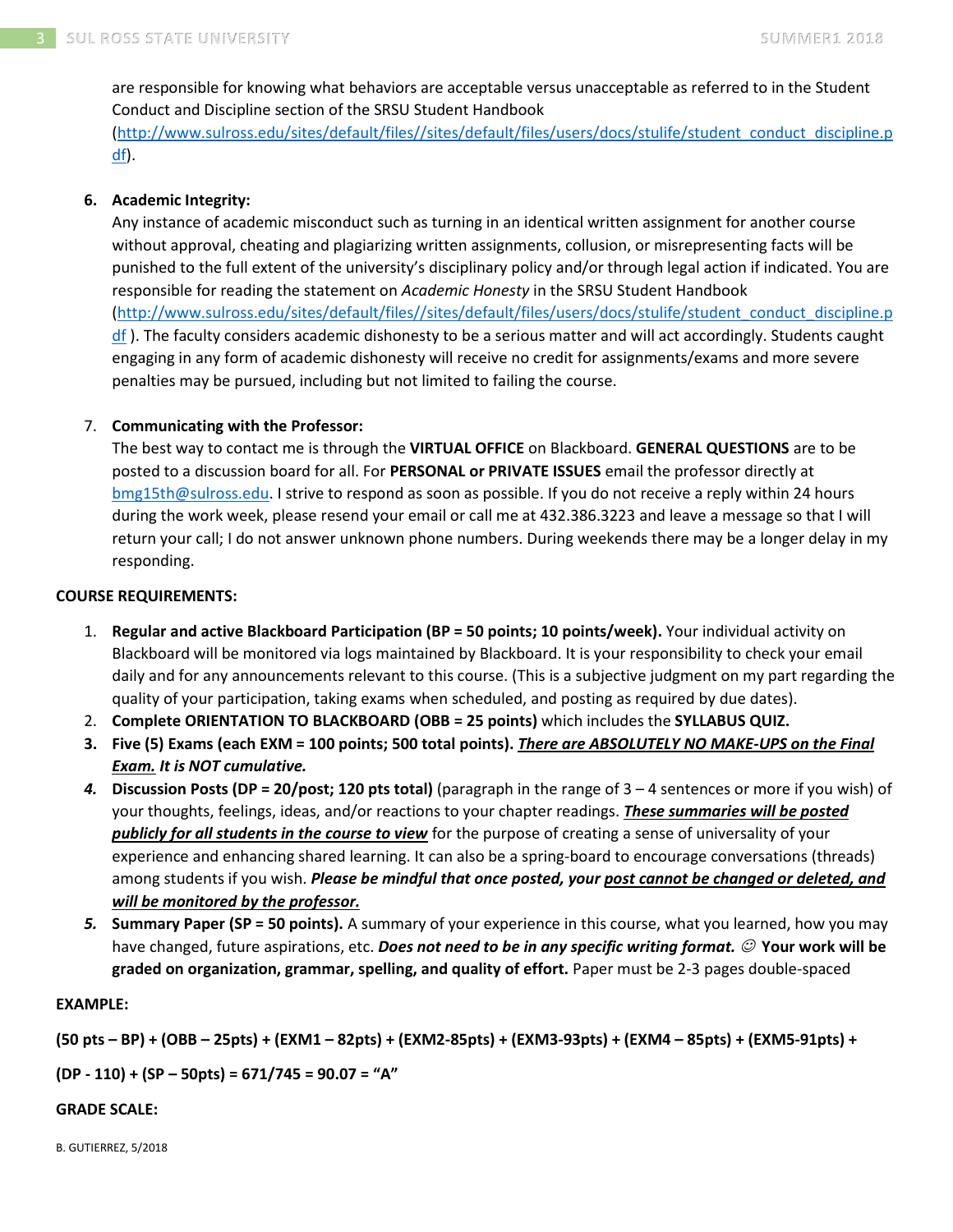### **90–100 = A; 80 –89 = B; 70–79 = C; 60-69 = D; 0-59 = F**

**\*EXTRA CREDIT**: There is NO extra credit offered in this course.

**PLEASE READ:** During the course of this class, Students may have strong emotional/psychological reactions to the course material and/or discussions. If you feel that you are having difficulty with the learning environment, please discuss this with me immediately before continuing the course. Counseling and Accessibility Services

[\(http://www.sulross.edu/section/2408/counseling-accessibility-services\)](http://www.sulross.edu/section/2408/counseling-accessibility-services) can provide brief, short-term individual and group counseling or refer you to off-campus providers. You have already paid for these services through your Student Service Fee, whether you use them or not.

*If you have any issue or concern, I would appreciate you speaking with me first. If you feel we cannot come to a reasonable resolution, know that you can speak with the BASS Department Chair, Dr. Mark Saka (432.837.8157) regarding your concerns.*

*I endeavor to maintain as safe as possible learning environment for all and expect the highest standard of conduct from each one of us and the collective. I welcome constructive feedback in the service of this goal.*

*This syllabus is accurate to the best of my ability, but I reserve the right to modify it at any time and will inform you as soon as possible. If I do make any changes, I aspire to do so for the reasons of student fairness and/or circumstances beyond my control.*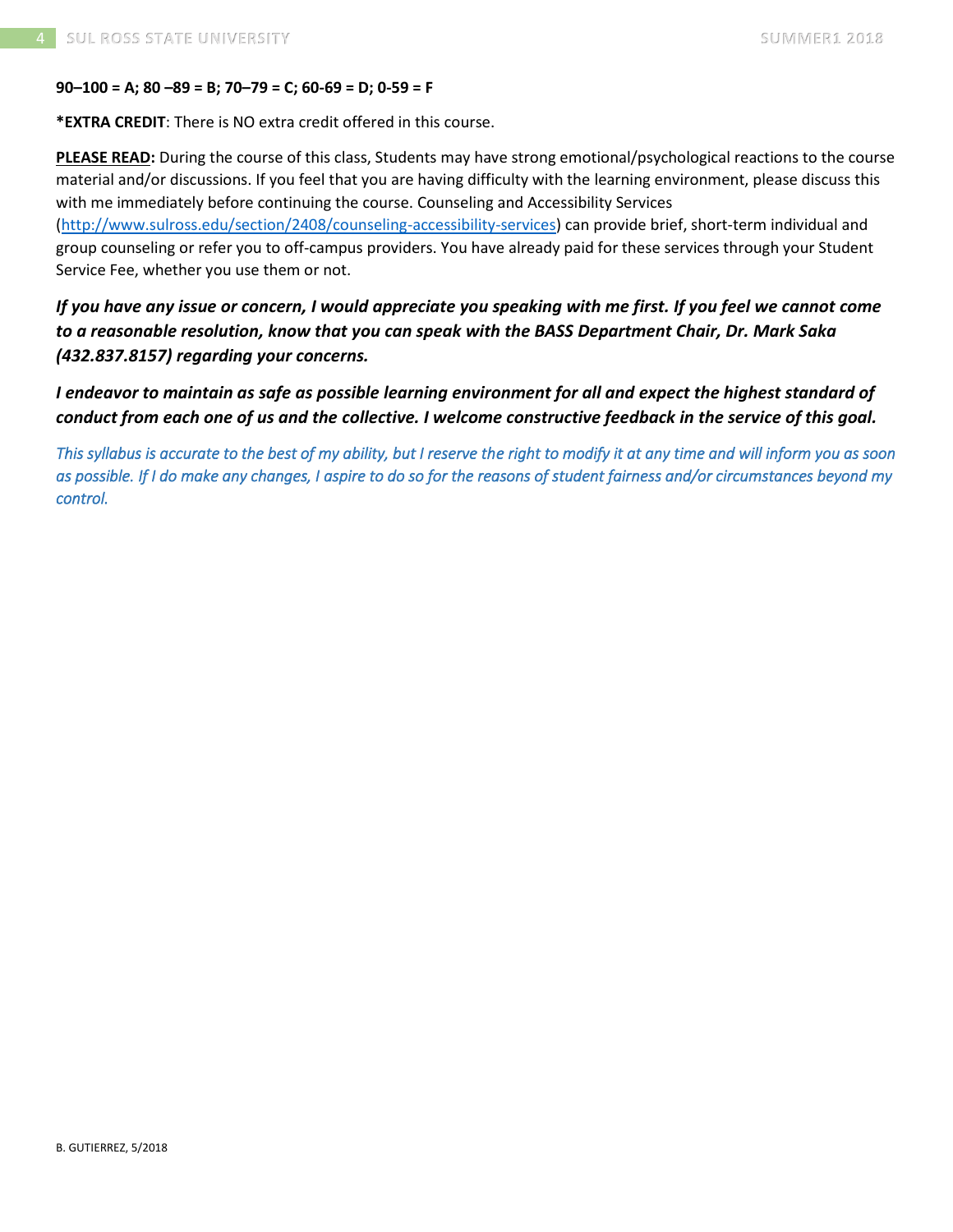# **COURSE SCHEDULE**

| <b>WEEK</b>          | <b>ASSIGNMENTS &amp; DUE DATES</b>                                                |  |  |
|----------------------|-----------------------------------------------------------------------------------|--|--|
| $W - 5/20$           | First day of class                                                                |  |  |
| WEEK 1 (5/20 - 5/24) | >READ Chapters 1 & 2 (by Friday 5/22)                                             |  |  |
|                      | >SYLLABUS QUIZ and START HERE orientation to Blackboard (by Sunday 5/24 midnight) |  |  |
|                      | >POST1 Introduce yourself (by Sunday 5/24 midnight)                               |  |  |
| WEEK 2 (5/25 - 5/31) | > POST2 on Chapters 1 & 2 (by Monday 5/25 midnight)                               |  |  |
|                      | >READ Chapters 3 & 4 (by Friday 5/29)                                             |  |  |
|                      | >EXAM1 over Chapters 1 & 2 Available on Blackboard (90 mins to complete)          |  |  |
|                      | Open from 8am (Monday 5/25) CLOSES midnight (Friday 5/29)                         |  |  |
| WEEK 3 (6/1 - 6/7)   | > POST3 on Chapters 3 & 4 (by Monday 6/1 midnight)                                |  |  |
|                      | >READ Chapters 5 & 6 (by Friday 6/5)                                              |  |  |
|                      | >EXAM2 over Chapters 3 & 4 Available on Blackboard (90 mins to complete)          |  |  |
|                      | Open from 8am (Monday 6/1) CLOSES midnight (Friday 6/5)                           |  |  |
| WEEK 4 (6/8 - 6/14)  | >POST4 on Chapters 3 & 4 (by Monday 6/8 midnight)                                 |  |  |
|                      | > READ Chapter 11 (by Friday 6/12)                                                |  |  |
|                      | >(MIDTERM) EXAM3 over Chapters 5 & 6 Available on Blackboard (90 mins to          |  |  |
|                      | complete)                                                                         |  |  |
|                      | Open from 8am (Monday 6/8) CLOSES midnight (Friday 6/12)                          |  |  |
| 6/8                  | Last day to drop a course with a "W" must be submitted to Registrars by 4pm       |  |  |
| WEEK 5 (6/15 - 6/21) | >POST5 on Chapters 11 (by Monday 6/15 midnight)                                   |  |  |
|                      | >READ Chapter 14 (by Friday 6/19)                                                 |  |  |
|                      | >EXAM4 over Chapters 11 Available on Blackboard (90 mins to complete)             |  |  |
|                      | Open from 8am (Monday 6/15) CLOSES midnight (Friday 6/19)                         |  |  |